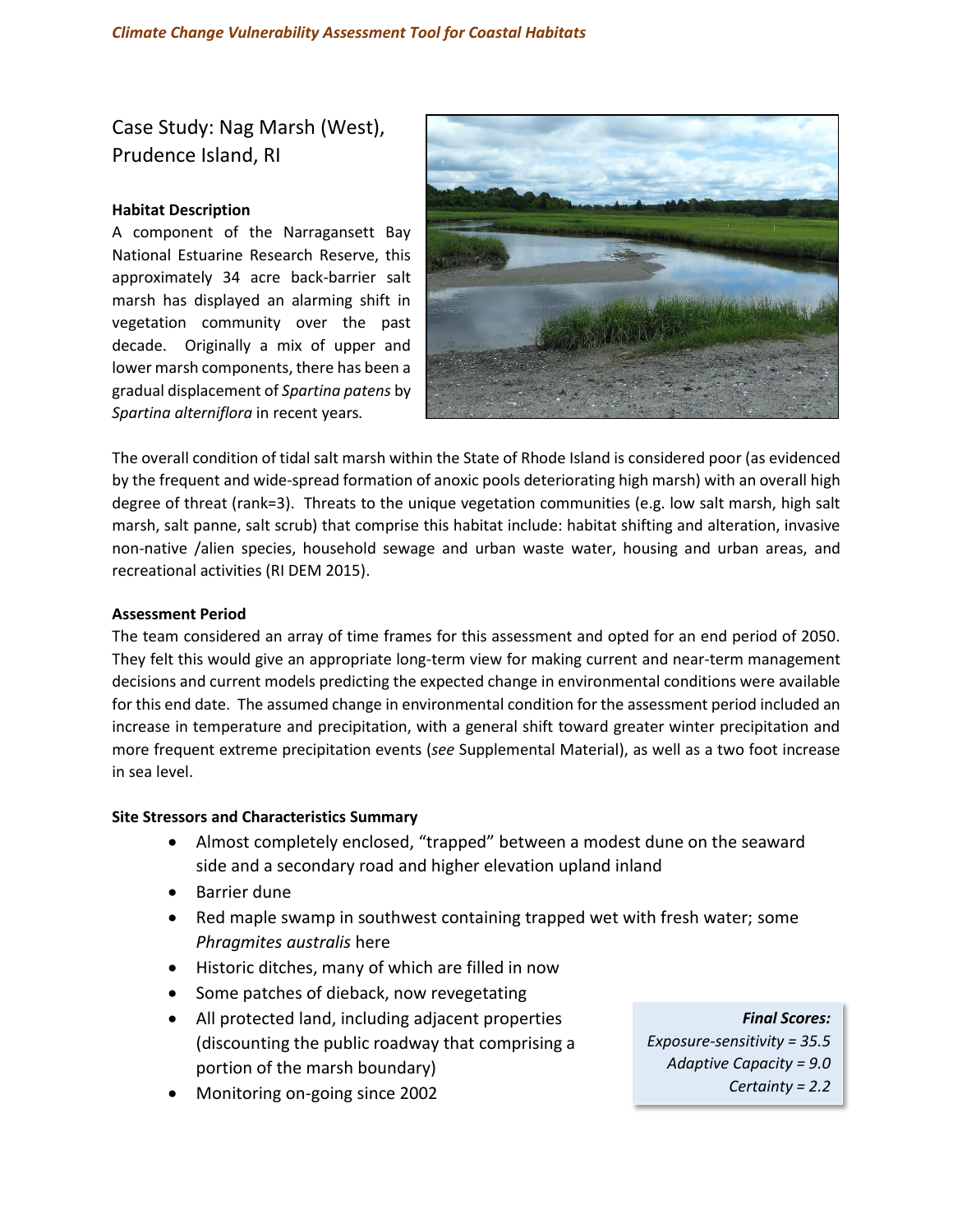## **Scoring Summary**

**MODERATE exposure‐sensitivity, MODERATE adaptive capacity, MODERATE overall vulnerability.**



Nag Marsh (West) is located in a rural and natural setting relatively free from the influence of nutrient and pollutant exposure via groundwater or stormwater inputs. At mid-bay, it has a slightly higher elevation relative to marshes located further south and is somewhat protected from extreme storm events situated as it is behind a modest dune. The presence and influence of non-native invasive species is not yet extreme and is anticipated to remain somewhat constant. The moderate exposure-sensitivity score reflects the relatively un-impacted condition of this site and greater presumed resiliency associated with its geomorphic setting.  $\mathcal{L}$ 

The moderate adaptive capacity score reflects this site's protected status and some limited capacity to migrate into unobstructed adjacent protected wetland areas (some areas are too steep to allow for migration) as well as the institutional capacity to both continue monitoring efforts and react to some extent to changing conditions as necessary. However the score also reflects the lack of potential management actions possible given the isolated location and access constraints for many potential manipulations given its island setting.

The overall vulnerability score is based on the relationship table above in which moderate scores for both exposure-sensitivity and adaptive capacity situate this site in one of three possible bins for moderate vulnerability. This moderate score suggests that while the site is not extremely vulnerable to non-climate stressors and the anticipated change in climate condition, neither does it have sufficient adaptive capacity components that would fully mitigate expected changes in environmental condition. Given the already degraded condition at this site, as evidenced by assigned scores for current condition and climate/nonclimate stressor interactions, Nag Marsh (West) will likely experience a continued decline in condition in future decades.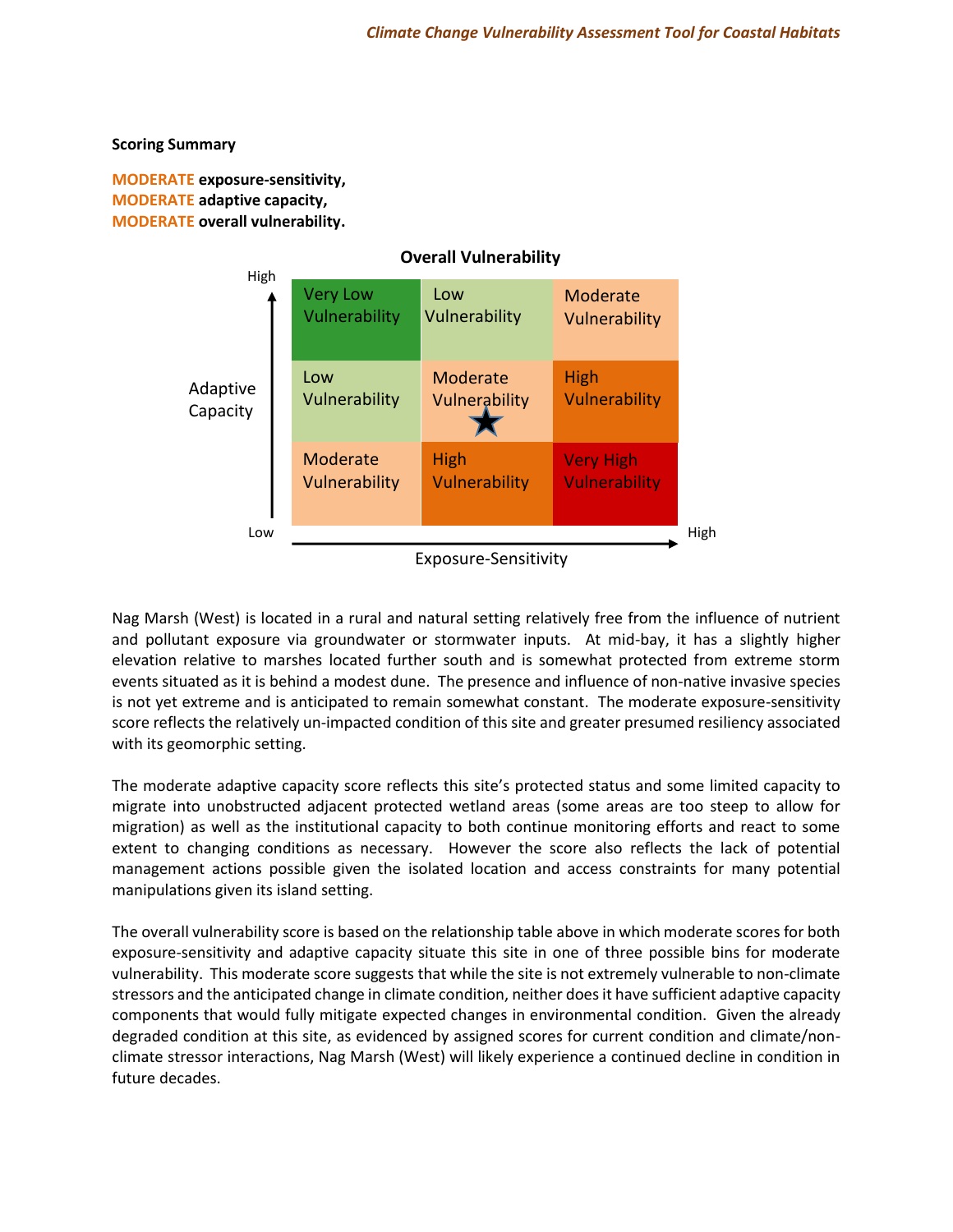### **Assigned Scores**

The assessment team collaborated to create and review a list of reference materials which they incorporated into a resource document designed to capture relevant information from assorted data sets, white papers and published journal articles. To simplify the scoring process, this resource document was then converted into a bulleted list of anticipated species and/or habitat responses to the anticipated change in condition. The notes provided below reflect both general discussion content from the bulleted list which, together with the original resource document and the CCVATCH Guidance document as necessary were used as the primary source of considerations when discussing score assignment (at left) as well as more specific discussion points and considerations related to this site, if applicable (at right). Inserted grey boxes reflect the outcome of early team discussions regarding specific site characteristics that would influence score assignment; if none exist, then scores were assigned consistently for all sites.

| <b>Direct Climate Effects</b>                                                                                                                                                                           |                                                                                                                                                                                                                                                                                                                                               |                                                                                       |  |
|---------------------------------------------------------------------------------------------------------------------------------------------------------------------------------------------------------|-----------------------------------------------------------------------------------------------------------------------------------------------------------------------------------------------------------------------------------------------------------------------------------------------------------------------------------------------|---------------------------------------------------------------------------------------|--|
| <b>Current Condition:</b><br>Range shifts, altered species composition<br>$\bullet$<br>$\downarrow$ forb communities<br>$\downarrow$ high marsh<br>个 die-back<br>formation/expansion of interior ponds) | Declines in salt marsh extent since 1860s; loss rate over 40 years = 17.3%<br>Loss through: shoreline erosion, reduced bay head region (back-barrier lagoons<br>& estuaries), widening & headward expansion of tidal channels (+                                                                                                              | ↑ die back<br>A lot of short<br>$\bullet$<br>form Spartina<br>alterniflora<br>present |  |
| Sites vary based on: presence/absence or extent of die-back areas; ratio of high/low<br>marsh (or percent of transitional marsh communities); and/or extent of vegetation<br>loss                       | Assigned Score: 5<br>Certainty: 4                                                                                                                                                                                                                                                                                                             |                                                                                       |  |
| Increase in CO <sub>2</sub> :<br>peat formation                                                                                                                                                         | No expected change to C4 plants but ↑ biomass in C3 plants (Scirpus, Phrag)<br>Root %N $\downarrow$ and C/N $\uparrow$ in Scirpus could decrease decomposition and increase<br>Individual site response does not vary:<br>Score = 0; Certainty = $4$                                                                                          | Assigned Score: 0<br>Certainty: 4                                                     |  |
| <b>Increase in Temperature:</b><br>$\Delta$ competitive<br>interactions<br>↑ marsh decomposition<br>rates<br>$\downarrow$ organic matter<br>accretion<br>$\downarrow$ forb pannes                       | Note: Although it was agreed that vegetation<br>community composition (specifically the<br>presence/absence and extent of forb panne<br>communities) could be reflected in a differential<br>response between sites, the variation in marsh<br>communities across the state is very modest and<br>would likely not support different scoring. |                                                                                       |  |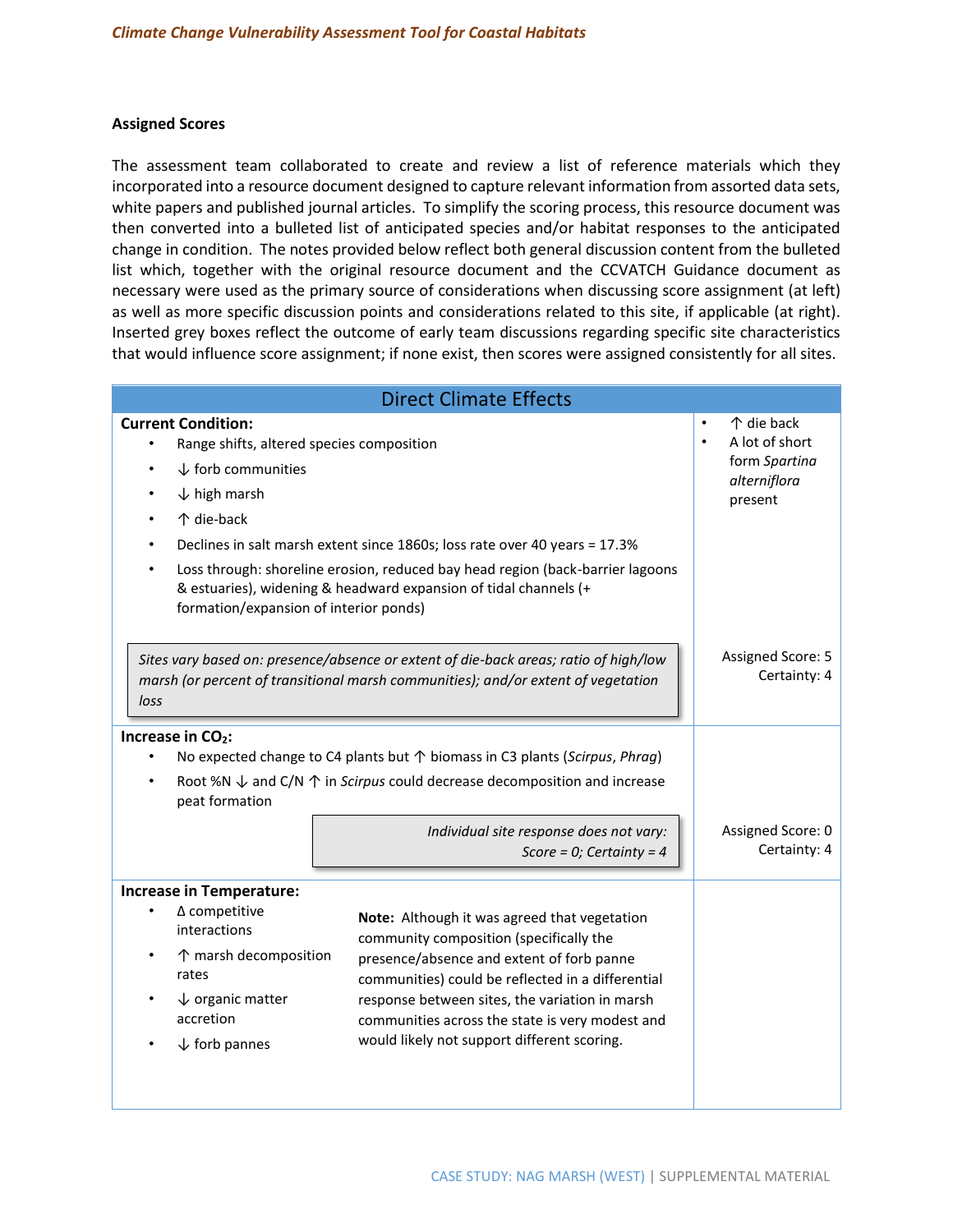| Individual site response does not vary:<br>Score = $2$ ; Certainty = $3$                                                                                                                                                                                                                                                                                                                                                                                                                                                                                                         | Assigned Score: 2<br>Certainty: 3                                                                                                                                    |
|----------------------------------------------------------------------------------------------------------------------------------------------------------------------------------------------------------------------------------------------------------------------------------------------------------------------------------------------------------------------------------------------------------------------------------------------------------------------------------------------------------------------------------------------------------------------------------|----------------------------------------------------------------------------------------------------------------------------------------------------------------------|
| <b>Change in Precipitation:</b><br>Seasonal $\Delta$ timing/duration influences salinity through salt H <sub>2</sub> O intrusion<br>Changes in groundwater flow/level can impact marsh elevation<br>$\Delta$ precipitation = $\downarrow$ productivity<br>C4 better competitors with frequent/more severe drought<br>$\downarrow$ precipitation and drought have no significant impact on S. patens<br>Dieback ↑ during drought?<br>Sites vary based on: relative groundwater levels (potentially, although<br>site specific data is not available); species composition (maybe) | Assigned Score: 2                                                                                                                                                    |
| <b>Change in Sea Level:</b><br>Effects species distribution (shift to more salt tolerant species)<br>$\downarrow$ high marsh<br>$\downarrow$ low sediment marshes<br>↑ inundation reduces below-ground biomass of S. alterniflora<br>$\uparrow$ inundation drives vegetation loss (elevation as proxy for inundation accounts<br>for 96% of var. in loss rates); elevation threshold for S. patens = 0.51mNAVD88<br>Sites vary based on: change in tidal range (using relative elevation as proxy)<br><b>Change in Extreme Climate Events:</b>                                   | Certainty: 3<br>Losing high<br>marsh<br><i>(indicated)</i><br>through long-<br>term<br>monitoring)<br>Assigned Score: 2<br>Certainty: 4<br>Barrier dune<br>$\bullet$ |
| ↑ extreme disturbance favors species that are 'colonizers'<br>∆ upland/marsh interface<br>↑ compression of marsh surface due to weight of storm surges<br>$\Delta$ plant communities<br>个 debris<br>Sites vary based on: differences in geomorphology (e.g. presence/absence<br>of dunes, orientation relative to dominant wind direction, degree of fetch);<br>proximity to rivers prone to flooding; adjacent land use                                                                                                                                                         | may be<br>compromised<br>Assigned Score: 2<br>Certainty: 1                                                                                                           |

| <b>Invasive / Nuisance Species</b>                                                                                                                                                                                                                  |  |                                                                     |  |
|-----------------------------------------------------------------------------------------------------------------------------------------------------------------------------------------------------------------------------------------------------|--|---------------------------------------------------------------------|--|
| <b>Current Condition:</b><br>Many exotic grazers and predators are present and increasing (interactions with<br>natives vary $\pm$ )<br>Many anthropogenic impacts making things worse (e.g. eutrophication,<br>overfishing, shoreline development) |  | Some<br>Phragmites<br>australis<br>High numbers<br>of fiddler crabs |  |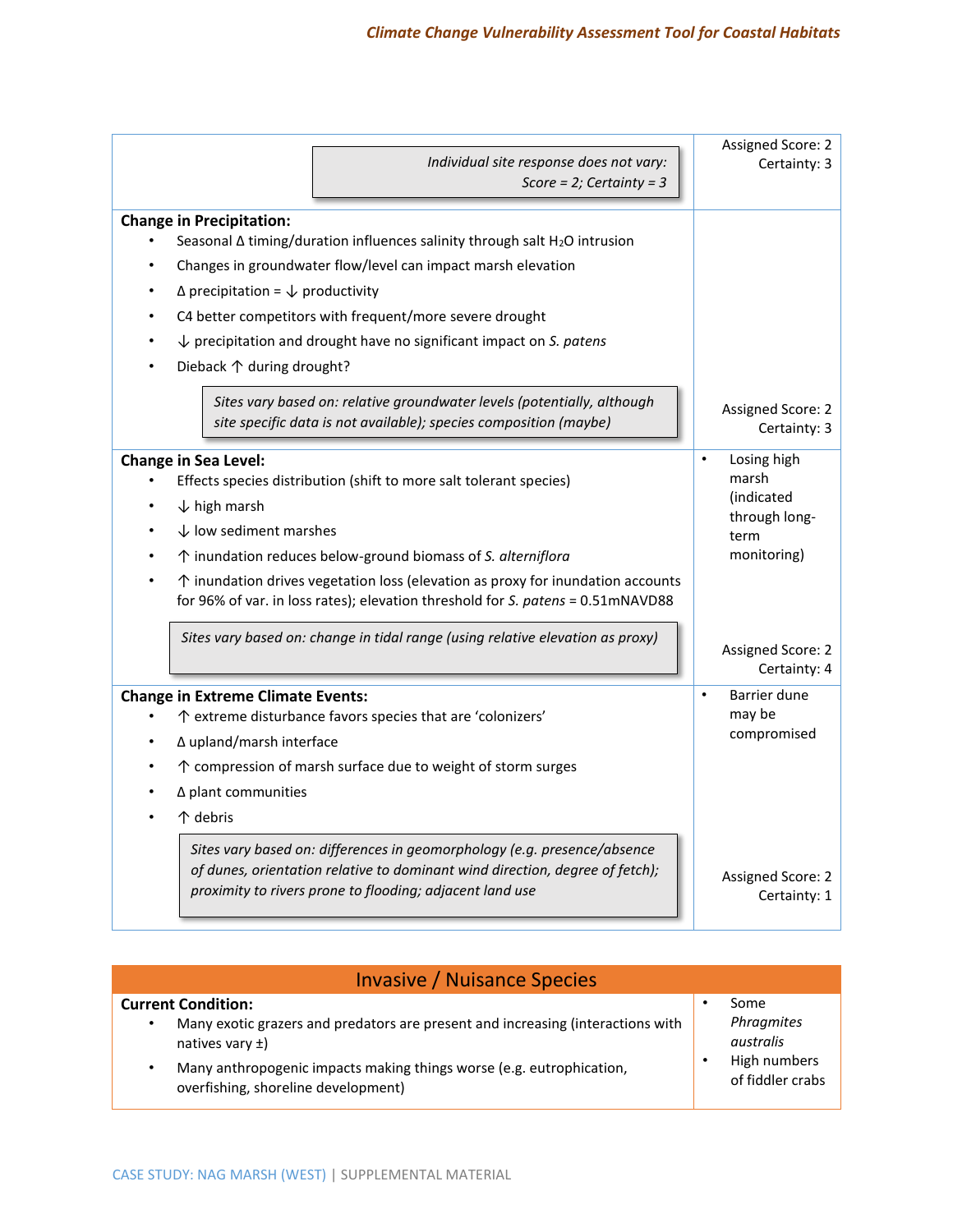| Range expansion by native plants, animals occurring (impacts debated ±)                                                                                                                                                     |                                            |
|-----------------------------------------------------------------------------------------------------------------------------------------------------------------------------------------------------------------------------|--------------------------------------------|
| Sites vary based on: presence/absence/proximity of Phragmites; presence/<br>abundance of crab herbivores (if/when data available); presence/absence/<br>proximity of others (e.g. perennial pepperweed, purple loosestrife) | <b>Assigned Score: 3</b><br>Certainty: 2.5 |
| Increase in CO <sub>2</sub> :                                                                                                                                                                                               | Low Phragmites<br>$\bullet$                |
| ↑ could enhance fitness of many marsh invasives (e.g. Phragmites) as well as<br>some natives (e.g. poison ivy)                                                                                                              | #s here but<br>likely will                 |
| Phragmites does better with salt stress with $\uparrow$ CO <sub>2</sub> and $\uparrow$ temperature<br>$\bullet$                                                                                                             | benefit                                    |
| Reduction in %N of Scirpus shoots results in an increase in green tissue C/N<br>(may effect herbivore preferences and feeding rates); not true of C4 grasses (S.<br>patens, D. spicata)                                     |                                            |
| Note: Response of Phragmites to both elevated CO <sub>2</sub> and temperature should<br>only be considered once (do not double-count impact under both stressors                                                            |                                            |
| Individual site response varies only by presence/absence/proximity of invasives:<br>If absent $-$ Score = 0; Certainty = 1                                                                                                  | Assigned Score: 1<br>Certainty: 4          |
| <b>Increase in Temperature:</b>                                                                                                                                                                                             | Likely longer                              |
| ↑ temperature and CO <sub>2</sub> may make <i>Phragmites</i> more tolerant of salt stress                                                                                                                                   | season and                                 |
| C4 plants more resistant to Phragmites encroachment                                                                                                                                                                         | better winter<br>survival of               |
| $\uparrow$ temperature may encourage range expansion of southern species (animals<br>quicker, plants)                                                                                                                       | crabs                                      |
| Impacts of both natural and facilitated expansion debated                                                                                                                                                                   |                                            |
| Facilitates Phragmites encroachment (with elevated CO2)                                                                                                                                                                     |                                            |
| Individual site response varies only by presence/absence/proximity of invasives:<br>If absent $-$ Score = 0; Certainty = 1                                                                                                  | Assigned Score: 2<br>Certainty: 1          |
| <b>Change in Precipitation:</b>                                                                                                                                                                                             |                                            |
| May cause species, currently limited by seasonal flooding, to spread                                                                                                                                                        |                                            |
| Plants and animals vulnerable to flooding may experience negative impacts                                                                                                                                                   |                                            |
| Multiple stressors (abiotic + biotic) may act synergistically with $\uparrow$ precipitation                                                                                                                                 |                                            |
| Individual site response varies only by presence/absence/proximity of invasives:<br>If absent $-$ Score = 0; Certainty = 1                                                                                                  | Assigned Score: 1<br>Certainty: 1          |
| Change in Sea Level:                                                                                                                                                                                                        |                                            |
| Rising SL may accelerate loss of some natives (e.g. salt sensitive species)                                                                                                                                                 |                                            |
| Salt sensitive species may move inland if possible                                                                                                                                                                          |                                            |
| Multiple stressors may act synergistically with SL 1                                                                                                                                                                        |                                            |
| ↑ salt will kill Phragmites                                                                                                                                                                                                 |                                            |
| $SLR = \mathcal{D}$ fiddler crabs                                                                                                                                                                                           |                                            |
|                                                                                                                                                                                                                             |                                            |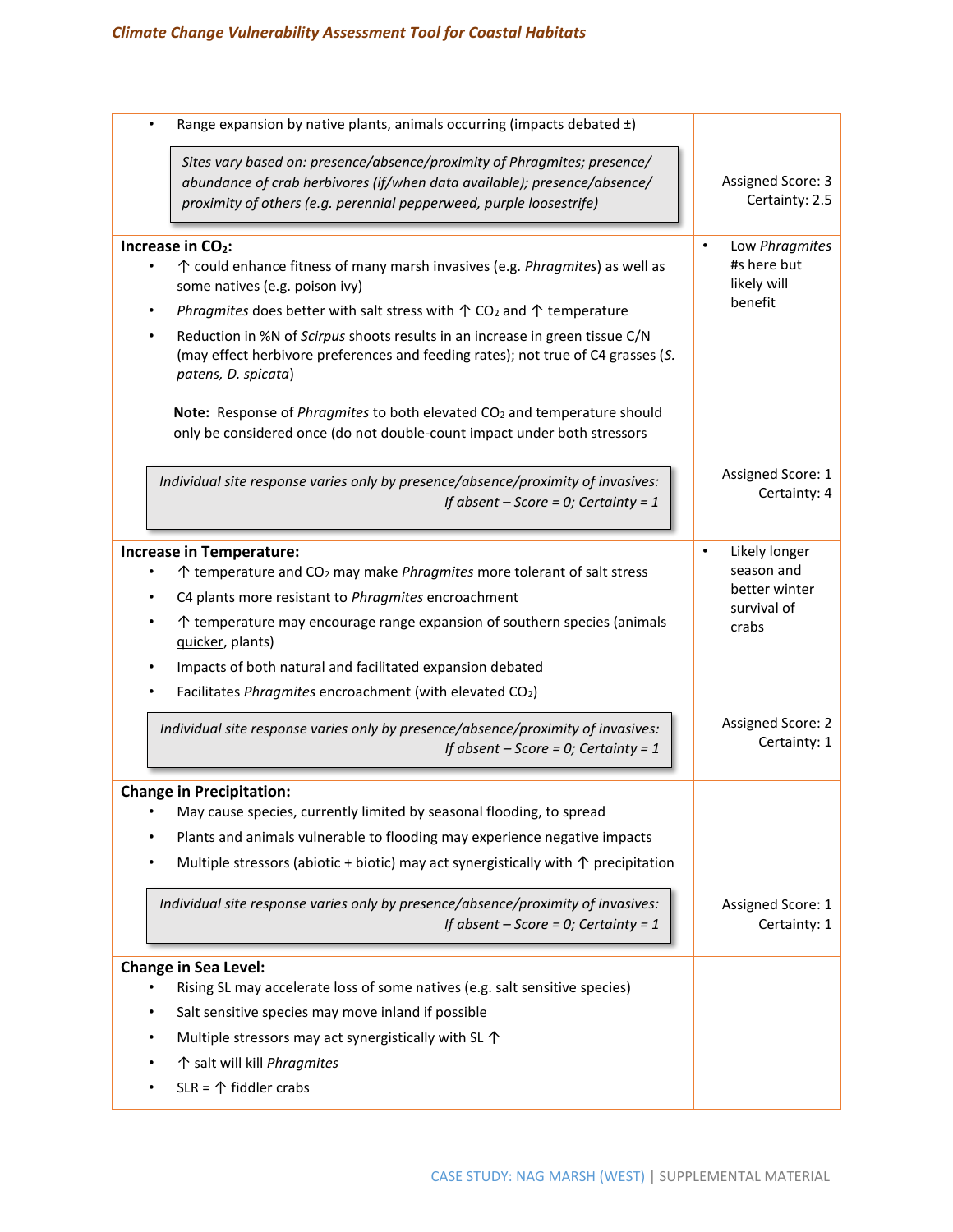| <b>Note:</b> Although site specific responses may in fact vary, the relative cost/<br>benefit associated with invasive/nuisance species (e.g. reduced Phragmites,<br>increased crabs) is simply too complex without additional information with<br>which to make that determination. |                                   |
|--------------------------------------------------------------------------------------------------------------------------------------------------------------------------------------------------------------------------------------------------------------------------------------|-----------------------------------|
| Individual site response varies only by presence/absence/proximity of invasives:<br>If absent $-$ Score = 0; Certainty = 1                                                                                                                                                           | Assigned Score: 3<br>Certainty: 2 |
| <b>Increase in Extreme Climate Events:</b>                                                                                                                                                                                                                                           |                                   |
| Variable impacts on species, disease, vectors, etc.                                                                                                                                                                                                                                  |                                   |
| Range expansion likely                                                                                                                                                                                                                                                               |                                   |
| More disturbances could $\uparrow$ vulnerability to invasion                                                                                                                                                                                                                         |                                   |
| Individual site response varies only by presence/absence/proximity of invasives:<br>If absent $-$ Score = 0; Certainty = 1                                                                                                                                                           | Assigned Score: 0<br>Certainty: 1 |

| <b>Nutrients</b>                                                                                                                                                                                                                                                                                                                                                                                                                                                                         |                                                                      |  |  |
|------------------------------------------------------------------------------------------------------------------------------------------------------------------------------------------------------------------------------------------------------------------------------------------------------------------------------------------------------------------------------------------------------------------------------------------------------------------------------------------|----------------------------------------------------------------------|--|--|
| <b>Current Condition:</b><br>High nutrient levels cause $\uparrow$ aboveground and $\downarrow$ belowground biomass;<br>accelerates organic matter decomposition; marsh geomorphic stability is lost<br>$\uparrow$ N bad for high marsh - $\uparrow$ N favors S. alterniflora and Phragmites at expense<br>of S. patens                                                                                                                                                                  | No/low human<br>$\bullet$<br>influence<br>Lot's of data<br>$\bullet$ |  |  |
| $\uparrow$ N may allow marshes to accrete faster than sea level rise<br>$\bullet$<br>N loading may reduce soil accretion in highly organic marshes (by $\downarrow$ allocation<br>$\bullet$<br>to roots); species composition shift to species that produce less below ground<br>biomass                                                                                                                                                                                                 |                                                                      |  |  |
| Sites vary based on: nutrient input source/levels (use adjacent land use as proxy /<br>estimator); vegetation composition; relative position in Bay (upper vs lower); other<br>nutrient sources                                                                                                                                                                                                                                                                                          | Assigned Score: 0<br>Certainty: 4                                    |  |  |
| Increase in CO <sub>2</sub> :<br>Changes to vegetation communities (e.g. Phragmites promotion) affects N pools<br>Changes to structure/function of microbial N transformers<br>$\bullet$<br>C3 species $\uparrow$ aboveground prod. with N + CO <sub>2</sub> (but not each alone)<br>$\uparrow$ C4 growth under high N (above- and below-ground) but response $\downarrow$ with<br>increasing CO <sub>2</sub><br>Individual site response does not vary:<br>Score = 0; Certainty = $0.5$ | Assigned Score: 0<br>Certainty: 0.5                                  |  |  |
| <b>Increase in Temperature:</b><br>Warming $\uparrow$ aboveground for S. alterniflora, but not high marsh plants<br>$\bullet$<br>Stem height $\uparrow$ for both low + high marsh with warming<br>$\bullet$                                                                                                                                                                                                                                                                              |                                                                      |  |  |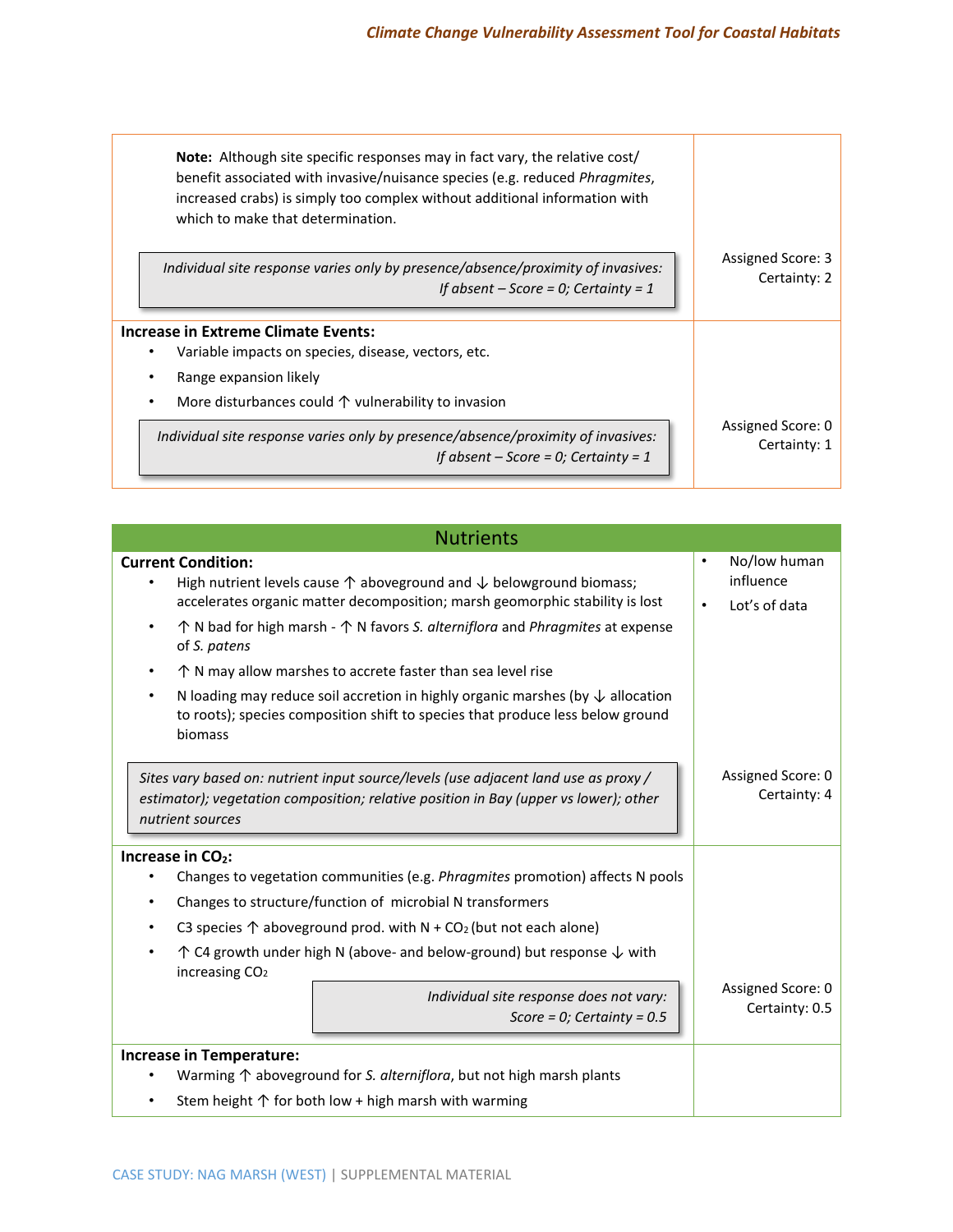| Warming $\uparrow$ decomposition for S. patens<br>$\bullet$                                                                                                                                                                                                                                                                                                                                                                                                                                                                                                                                                                                                                                                                                                                                                                                                                                                                                               |                                                                                                                     |
|-----------------------------------------------------------------------------------------------------------------------------------------------------------------------------------------------------------------------------------------------------------------------------------------------------------------------------------------------------------------------------------------------------------------------------------------------------------------------------------------------------------------------------------------------------------------------------------------------------------------------------------------------------------------------------------------------------------------------------------------------------------------------------------------------------------------------------------------------------------------------------------------------------------------------------------------------------------|---------------------------------------------------------------------------------------------------------------------|
| $\uparrow$ temperature = $\uparrow$ nutrient cycling                                                                                                                                                                                                                                                                                                                                                                                                                                                                                                                                                                                                                                                                                                                                                                                                                                                                                                      |                                                                                                                     |
| Individual site response does not vary:<br>Score = $0$ ; Certainty = 2                                                                                                                                                                                                                                                                                                                                                                                                                                                                                                                                                                                                                                                                                                                                                                                                                                                                                    | Assigned Score: 0<br>Certainty: 2                                                                                   |
| <b>Change in Precipitation:</b><br>Drought decreased decomposition for native high marsh<br>Drought ↑ total biomass for S. alterniflora and S. patens<br>Changes in water levels could influence nutrient availability/circulation<br>$\uparrow$ in wet deposition of nutrients                                                                                                                                                                                                                                                                                                                                                                                                                                                                                                                                                                                                                                                                           | Very low<br>$\bullet$<br>upland sources,<br>only estuarine<br>(negligible<br>Monitoring<br>$\bullet$<br>since 2002* |
| Sites vary based on: potential for nutrient input via surface and groundwater<br>(using adjacent land use [and slope] as proxy])                                                                                                                                                                                                                                                                                                                                                                                                                                                                                                                                                                                                                                                                                                                                                                                                                          | Assigned Score: 0<br>Certainty: 3                                                                                   |
| <b>Change in Sea Level:</b><br>With $\uparrow$ N, marshes may keep up with sea level rise<br>Other factors (like climate, nutrients, predation) impact marshes abilities to<br>survive SLR<br>SLR and high N load may degrade marshes by cooperatively contributing to $\uparrow$<br>hydrogen sulfide concentration ( $\uparrow$ decomposition)<br>Note: Reference documents are not as definitive as the first and third bullets<br>suggest. All factors that influence growth rate may influence ability to survive<br>SLR. Fertilization may alter community composition and increase turf building<br>capacity. Negative feedback associated with increased decomposition (and<br>lower accretion rates) may result in greater drowning potential.<br>Sites vary based on: frequency/duration of inundation (with elevation as proxy) if<br>nutrient sources (i.e. from adjacent land use, relative position in Bay) are thought<br>to influence site | Assigned Score: 0<br>Certainty: 3                                                                                   |
| <b>Increase in Extreme Climate Events:</b><br>May cause more frequent combined sewer overflows<br>Note: General knowledge also suggests storm related flooding and run-off as<br>source.                                                                                                                                                                                                                                                                                                                                                                                                                                                                                                                                                                                                                                                                                                                                                                  |                                                                                                                     |
| Sites vary based on: expected influence and proximity of overflow locations (e.g.<br>upper vs. lower Bay); other sources (using adjacent land use as proxy); slope;<br>geomorphology                                                                                                                                                                                                                                                                                                                                                                                                                                                                                                                                                                                                                                                                                                                                                                      | Assigned Score: 0<br>Certainty: 3                                                                                   |

| Sedimentation                                                               |                |
|-----------------------------------------------------------------------------|----------------|
| <b>Current Condition:</b>                                                   | Dune is the    |
| Salt marshes in RI are not keeping pace with SLR; low suspended sediment in | main source (< |
| Narragansett Bay                                                            | $5'$ high)     |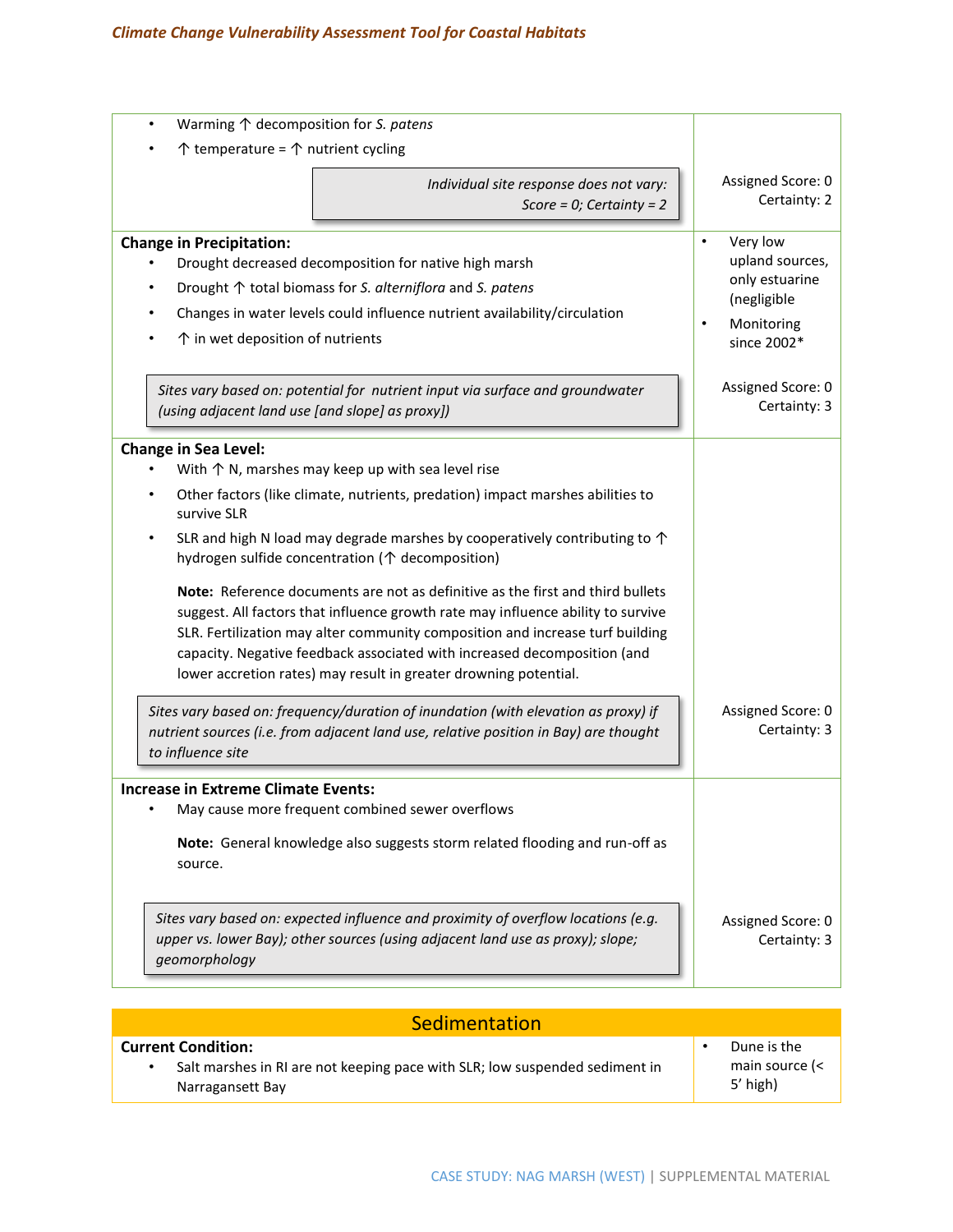| $\uparrow$ ditching in marshes = $\downarrow$ sedimentation<br>$\bullet$               |                                                                                                                                                            |                                          |
|----------------------------------------------------------------------------------------|------------------------------------------------------------------------------------------------------------------------------------------------------------|------------------------------------------|
| Height and width of barrier is related to sedimentation rate in back barrier<br>system |                                                                                                                                                            |                                          |
| $\downarrow$ sediment supply may exacerbate marsh loss but unlikely sole driver        |                                                                                                                                                            |                                          |
|                                                                                        | With $\uparrow$ sediment of 1-2 orders of magnitude, marsh can form in < 100 years                                                                         |                                          |
|                                                                                        | Sites vary based on: extent of ditching; river/streams inputs (or presence/<br>absence of river/streams as estimator); presence/absence of dunes           | <b>Assigned Score: 2</b><br>Certainty: 3 |
| Increase in CO <sub>2</sub> :                                                          | Sediment trapping $\uparrow$ in C3 plants with $\uparrow$ N and $\uparrow$ CO <sub>2</sub>                                                                 |                                          |
|                                                                                        | Individual site response does not vary:<br>Score = $0$ ; Certainty = 2                                                                                     | Assigned Score: 0<br>Certainty: 2        |
| <b>Increase in Temperature:</b>                                                        |                                                                                                                                                            |                                          |
|                                                                                        | No impact of increase on sediment supply anticipated.<br>All sites $=$ no score.                                                                           | Assigned Score: -<br>Certainty: -        |
| <b>Change in Precipitation:</b>                                                        |                                                                                                                                                            |                                          |
|                                                                                        | $\uparrow$ precipitation may increase sediment supply from uplands/streams                                                                                 |                                          |
|                                                                                        | Sites vary based on: adjacent land use; presence/absence of streams                                                                                        | Assigned Score: 0<br>Certainty: 3        |
| <b>Change in Sea Level:</b>                                                            | Accretion rates across Narragansett Bay are not keeping pace with SLR                                                                                      |                                          |
|                                                                                        | ↑ inundation period may increase sediment deposition                                                                                                       |                                          |
| with SLR                                                                               | In vegetated marshes with high sediment loads, marshes may sustain elevation                                                                               |                                          |
| specific                                                                               | Narragansett Bay marshes rely primarily on organic accretion - ratios are site-                                                                            |                                          |
|                                                                                        | Non-tidally restricted marshes may not drown                                                                                                               |                                          |
|                                                                                        | Note: Although the degree of tidal restriction and sediment load may<br>influence sites, it is not possible to predict relative response to these factors. |                                          |
|                                                                                        | Individual site response does not vary:<br>Score = $-1$ ; Certainty = 1.5                                                                                  | Assigned Score: -1<br>Certainty: 2       |
| <b>Increase in Extreme Climate Events:</b>                                             |                                                                                                                                                            | Overwash is<br>$\bullet$                 |
| sedimentation rates                                                                    | Summer storms a major factor in defining short-term variability in                                                                                         | possible as well<br>as dune<br>blowout   |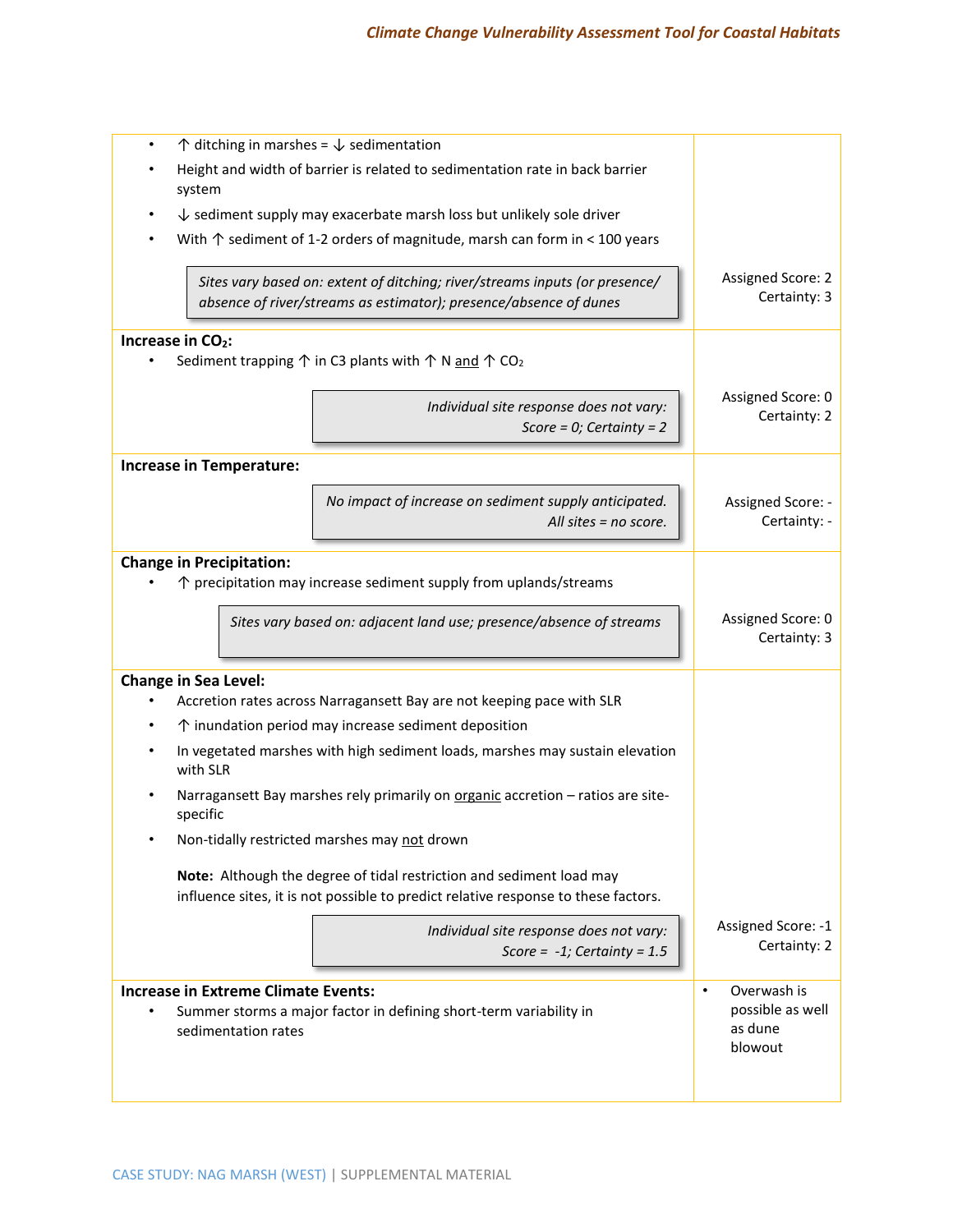*geomorphology*

• Storm events dominate accretion/sedimentation rates at certain marshes. Mostly riverine systems and those subject to storm overwash

*Sites vary based on: expected influence and proximity of overflow locations (e.g. upper vs. lower Bay); other sources (using adjacent land use as proxy); slope;* 

Assigned Score: -2 Certainty: 2

| Erosion                                                                                                                                                                                                                                                                                                                                                                                                                                                                                                                                        |                                                                                                            |
|------------------------------------------------------------------------------------------------------------------------------------------------------------------------------------------------------------------------------------------------------------------------------------------------------------------------------------------------------------------------------------------------------------------------------------------------------------------------------------------------------------------------------------------------|------------------------------------------------------------------------------------------------------------|
| <b>Current Condition:</b><br>Look up annual erosion rates from CRMC for each marsh<br>(http://crmr.ri.gov/maps/)<br>Edge vegetation has been denuded by overabundant marsh crabs<br>Vegetation loss leads to widening of creek banks and loss of marsh edge/area<br>Soil type and geographical setting are most important factors when comparing<br>erosion rates among sites<br>Erosion continuously occurs (no critical threshold below which there is none)                                                                                 | Edge erosion $\uparrow$<br>$\bullet$<br>with crabs<br>No/low wave<br>$\bullet$<br>exposure within<br>marsh |
| Sites vary based on: erosion rates (using shoreline change maps as proxy for<br>current rates); evidence of creek widening; soil type; geomorphic setting                                                                                                                                                                                                                                                                                                                                                                                      | Assigned Score: 2<br>Certainty: 3                                                                          |
| Increase in CO <sub>2</sub> :<br>$\uparrow$ soil surface cover from $\uparrow$ plant production can reduce erosion rates<br>Note: Although the decomposition of peat (and potential for increased<br>erosion) could also be exacerbated by CO <sub>2</sub> , levels of CO <sub>2</sub> across the state are<br>assumed to be basically a constant and therefore no site specific variation in<br>score for this impact is possible either.                                                                                                     |                                                                                                            |
| Individual site response does not vary:<br>Score = $3.9$ ; Certainty = $3$                                                                                                                                                                                                                                                                                                                                                                                                                                                                     | Assigned Score: 0<br>Certainty: 3                                                                          |
| <b>Increase in Temperature:</b><br>$\uparrow$ temperature = $\uparrow$ belowground decomposition = $\uparrow$ erosion (maybe)<br>Individual site response does not vary:<br>Score = $3.9$ ; Certainty = $3$<br><b>Change in Precipitation:</b><br>With increased rainfall, there may be an increase in erosion at riverine salt<br>marsh systems<br>Note: Acknowledging that variation between sites is possible, this metric<br>presents a challenge as differences in stream flow rate, channel width/depth<br>etc. are generally not known. | Assigned Score: 3.9<br>Certainty: 3                                                                        |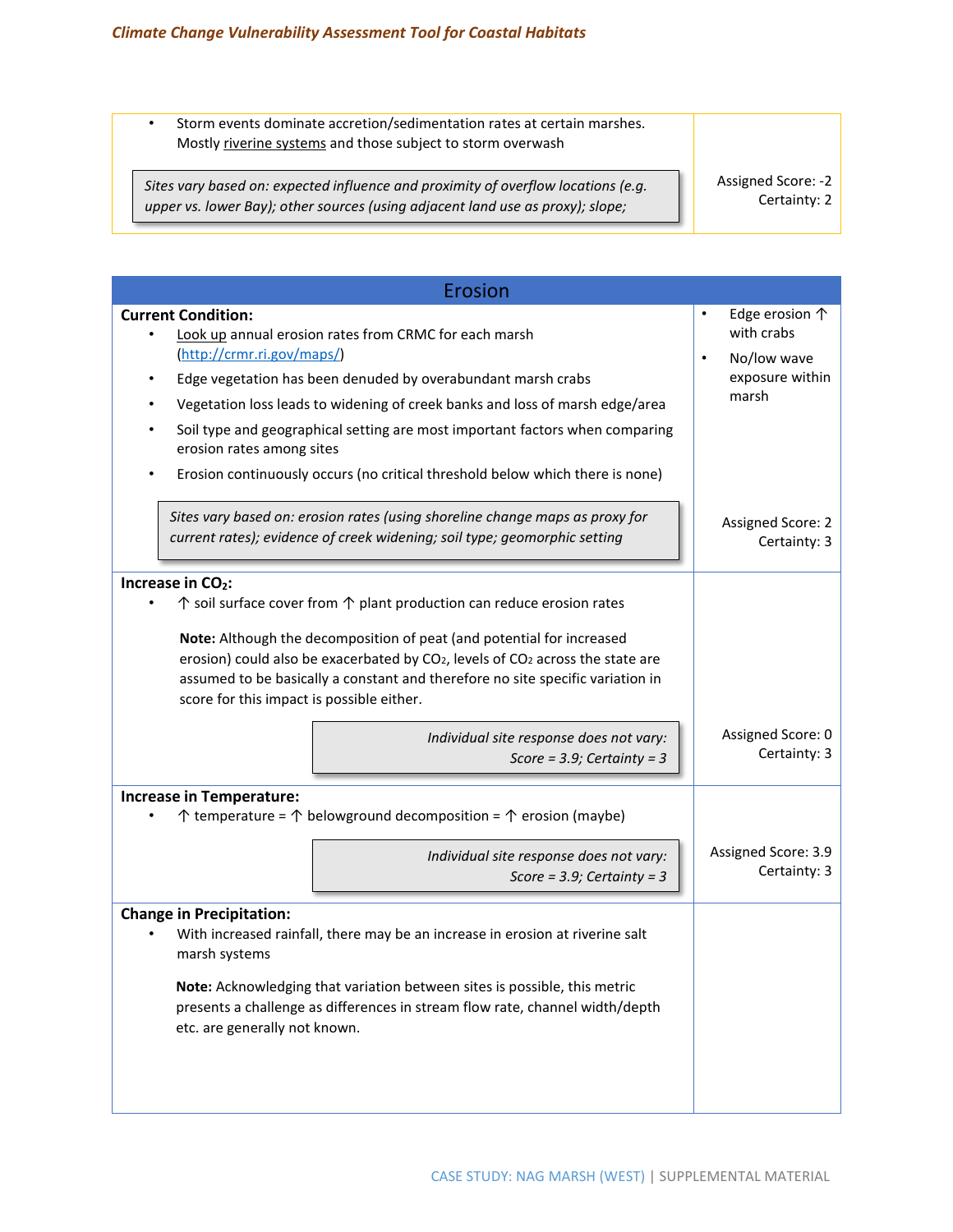|                             |                                                                                                                                                | Sites vary based on: proximity of rivers/streams influencing scouring levels                                                                                                                           | Assigned Score: 0<br>Certainty: 4   |
|-----------------------------|------------------------------------------------------------------------------------------------------------------------------------------------|--------------------------------------------------------------------------------------------------------------------------------------------------------------------------------------------------------|-------------------------------------|
| <b>Change in Sea Level:</b> |                                                                                                                                                |                                                                                                                                                                                                        | Protective value<br>$\bullet$       |
|                             |                                                                                                                                                | As marshes drown, wind-driven waves will erode unvegetated platforms                                                                                                                                   | of dune may                         |
| $\bullet$                   | they are expected to drown at once                                                                                                             | Platform marshes are more susceptible than ramp (fringe) marshes because                                                                                                                               | persist even<br>with 2' rise        |
|                             | authors as not significant)                                                                                                                    | $\uparrow$ SL of 30 cm will $\uparrow$ potential erosion on marsh surface by 50% (considered by                                                                                                        |                                     |
| $\bullet$                   | bottom shear stress)                                                                                                                           | Shoreline erosion with $\uparrow$ wind wave exposure (associated with $\uparrow$ depth, fetch,                                                                                                         |                                     |
|                             |                                                                                                                                                | Sites vary based on: type (e.g. platform, fringe); orientation to dominant<br>wind direction; relative elevation; measured erosion rates (e.g. from<br>shoreline change maps); percent vegetated cover | Assigned Score: 2<br>Certainty: 2   |
|                             | <b>Increase in Extreme Climate Events:</b>                                                                                                     |                                                                                                                                                                                                        |                                     |
|                             |                                                                                                                                                | $\uparrow$ storms = more erosion of barrier beaches = $\uparrow$ threat to back barrier marshes                                                                                                        |                                     |
|                             | erosion rates                                                                                                                                  | Violent storms and hurricanes contribute less than 1% to long-term salt marsh                                                                                                                          |                                     |
|                             | Note: Given the somewhat contradictory statements of the two bullets, the<br>choice was made to consider only the second for scoring purposes. |                                                                                                                                                                                                        |                                     |
|                             |                                                                                                                                                | Individual site response does not vary:<br>Score = $1.7$ ; Certainty = $2$                                                                                                                             | Assigned Score: 1.7<br>Certainty: 2 |
|                             |                                                                                                                                                |                                                                                                                                                                                                        |                                     |

| <b>Environmental Contaminants</b>                                                                                                                                              |                                   |
|--------------------------------------------------------------------------------------------------------------------------------------------------------------------------------|-----------------------------------|
| <b>Current Condition:</b><br>There is a presumed tolerance to historic and persistent levels of exposure;<br>however "cost" may be reduced ability to tolerate climatic stress |                                   |
| Certain legacy pollutants are decreasing, but other emerging contaminants are<br>increasing and it is unknown how these 'new' contaminants will affect marsh<br>growth         |                                   |
| CC will stress communities through shifting them into non-optimal areas, $\downarrow$<br>resiliency, $\downarrow$ diversity, $\uparrow$ stress                                 |                                   |
| Sites vary based on: proximity and source of exposure to both legacy and<br>emerging contaminants; adjacent land use                                                           | Assigned Score: 0<br>Certainty: 1 |
| Increase in CO <sub>2</sub> :<br>$\uparrow$ CO <sub>2</sub> can alter key ecosystem processes by altering contaminant mobility                                                 |                                   |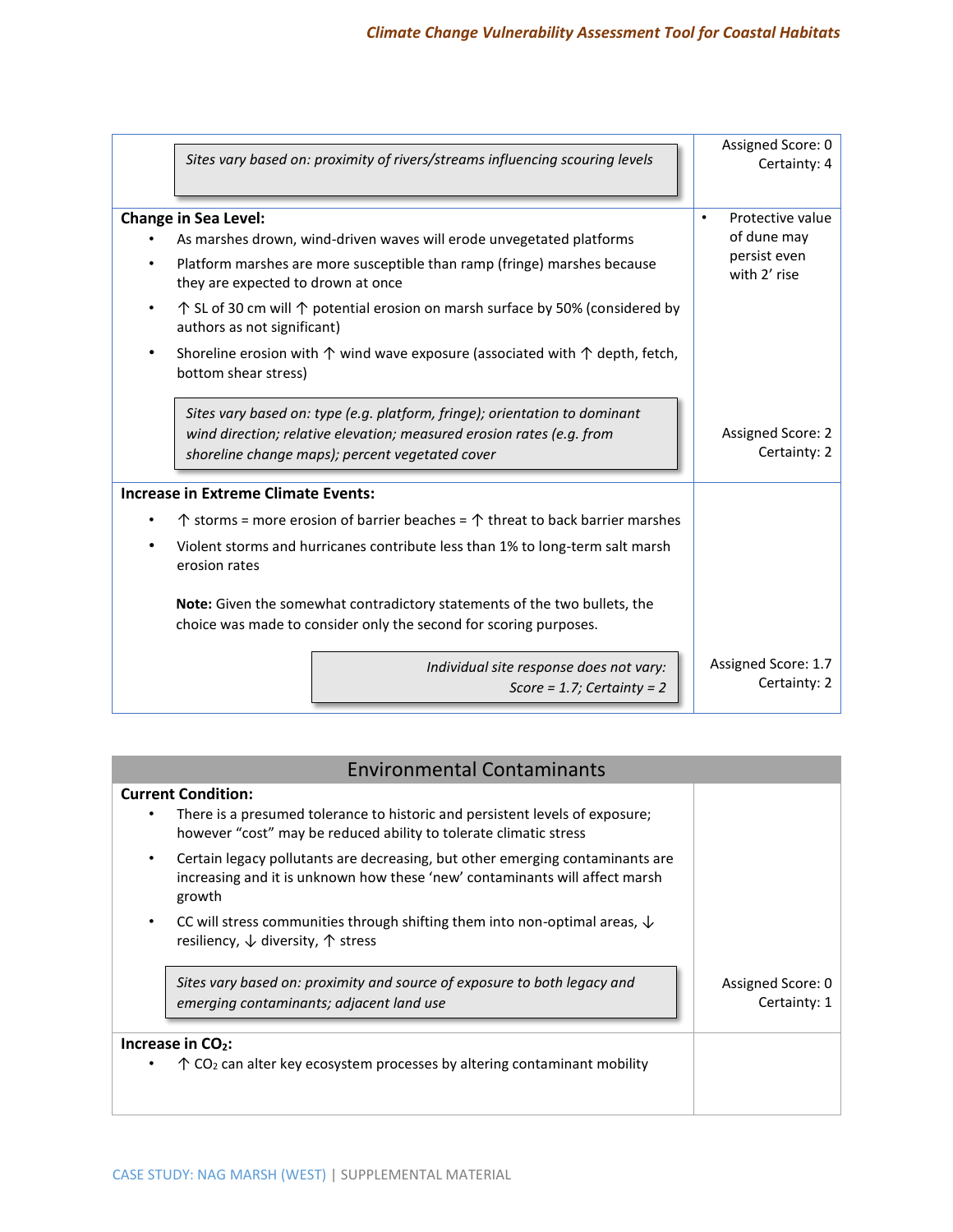| Note: There is insufficient information to determine the degree to which<br>contaminant mobility is affected by CO <sub>2</sub> (and the degree to which<br>contaminant uptake will alter ecosystem processes). No variation in score<br>possible unless new information becomes available. | Assigned Score: 0                                                                                                                                                              |                                   |  |  |  |  |
|---------------------------------------------------------------------------------------------------------------------------------------------------------------------------------------------------------------------------------------------------------------------------------------------|--------------------------------------------------------------------------------------------------------------------------------------------------------------------------------|-----------------------------------|--|--|--|--|
|                                                                                                                                                                                                                                                                                             | Individual site response does not vary:<br>Score = $0$ ; Certainty = 1                                                                                                         | Certainty: 1                      |  |  |  |  |
| <b>Increase in Temperature:</b>                                                                                                                                                                                                                                                             |                                                                                                                                                                                |                                   |  |  |  |  |
| $\bullet$                                                                                                                                                                                                                                                                                   | May increase contaminant uptake and stress plant/animal community                                                                                                              |                                   |  |  |  |  |
| $\bullet$                                                                                                                                                                                                                                                                                   | May see $\uparrow$ use of pesticides / persistent organic pollutants (POPs) with $\uparrow$<br>temperature; $\uparrow$ temperature may alter uptake and physiological response |                                   |  |  |  |  |
| blooms (HABs)                                                                                                                                                                                                                                                                               | ↑ may favor hardier species (more toxic species) that cause harmful algal                                                                                                      |                                   |  |  |  |  |
| Note: Although temperature is assumed to have some effect, there is<br>no data available to determine if a 2° change is a sufficient trigger. No<br>variation in score possible unless new information becomes available.                                                                   | Assigned Score: 0                                                                                                                                                              |                                   |  |  |  |  |
|                                                                                                                                                                                                                                                                                             | Individual site response does not vary:<br>Score = 0; Certainty = $1$                                                                                                          | Certainty: 1                      |  |  |  |  |
| <b>Change in Precipitation:</b>                                                                                                                                                                                                                                                             |                                                                                                                                                                                |                                   |  |  |  |  |
|                                                                                                                                                                                                                                                                                             | $\uparrow$ precipitation = $\uparrow$ runoff = $\uparrow$ contaminants delivered to marshes                                                                                    |                                   |  |  |  |  |
| $\bullet$                                                                                                                                                                                                                                                                                   | $\uparrow$ precipitation = $\uparrow$ wet deposition                                                                                                                           |                                   |  |  |  |  |
| Sites vary based on: presence/absence of contaminants; slope; presence<br>and amount of stormwater and stream inputs; adjacent land use                                                                                                                                                     | Assigned Score: 0<br>Certainty: 1                                                                                                                                              |                                   |  |  |  |  |
| <b>Change in Sea Level:</b><br>contaminants                                                                                                                                                                                                                                                 | Changes to land use/land cover will alter runoff / flooding and delivery of                                                                                                    |                                   |  |  |  |  |
|                                                                                                                                                                                                                                                                                             | Changes bioavailability based on changes in salinity                                                                                                                           |                                   |  |  |  |  |
|                                                                                                                                                                                                                                                                                             | Sea level affects infrastructure which alters contaminant delivery if<br>infrastructure fails or is flooded                                                                    |                                   |  |  |  |  |
| Sites vary based on: presence/absence of contaminants; contaminant delivery as<br>function of flooding associated with SLR [potentially using elevation as proxy]                                                                                                                           | Assigned Score: 0<br>Certainty: 1                                                                                                                                              |                                   |  |  |  |  |
| <b>Increase in Extreme Climate Events:</b>                                                                                                                                                                                                                                                  | Can cause $\uparrow$ flooding of infrastructure / landfills, $\uparrow$ contaminant delivery                                                                                   |                                   |  |  |  |  |
|                                                                                                                                                                                                                                                                                             | Sites vary based on: presence/absence of contaminants; contaminant<br>delivery as function of coastal flooding potential                                                       | Assigned Score: 0<br>Certainty: 2 |  |  |  |  |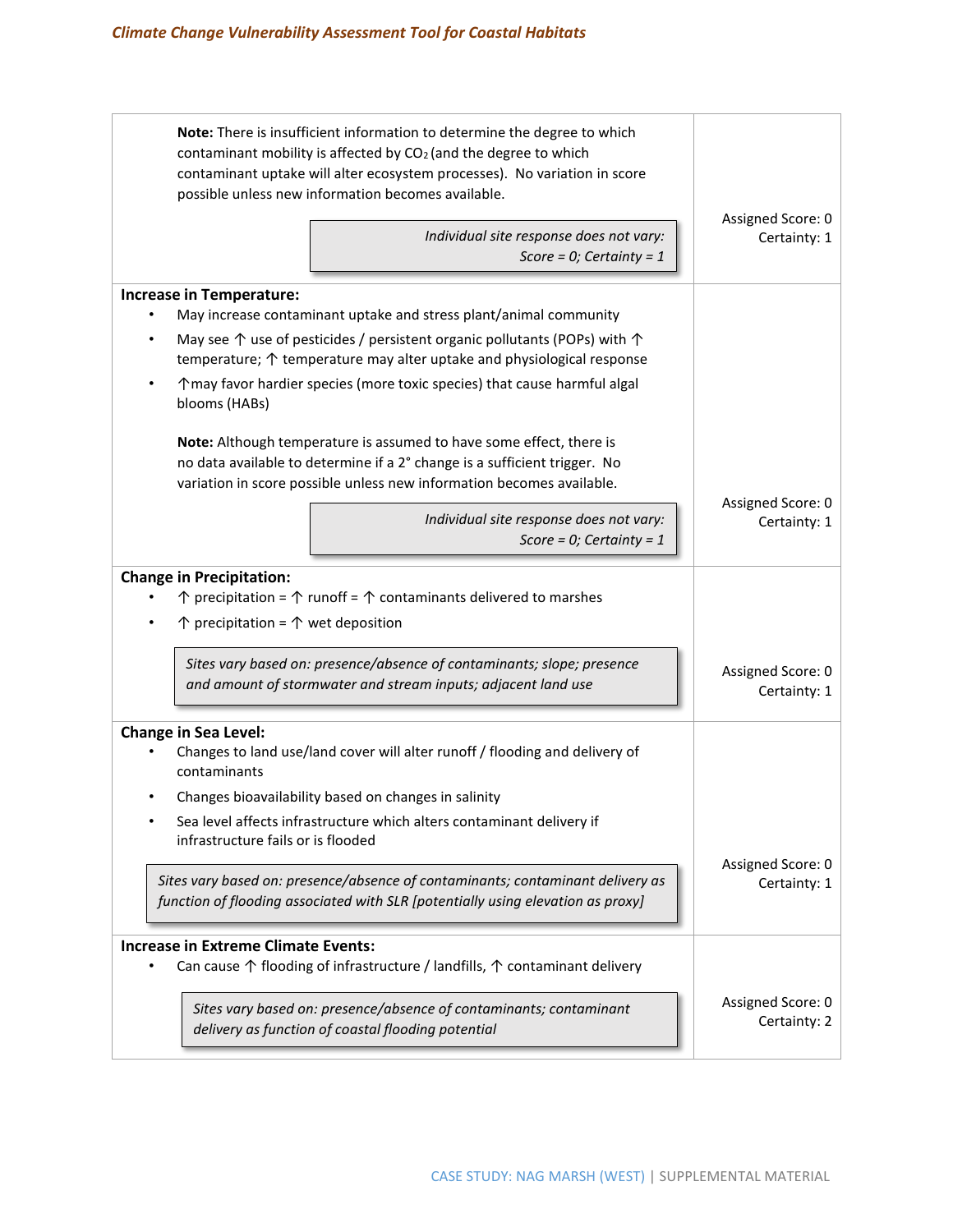| <b>Degree of Fragmentation</b>                                                                                                                                                                                                                                                                                                                                                                                    |                                                                                                                            |  |  |  |  |  |  |
|-------------------------------------------------------------------------------------------------------------------------------------------------------------------------------------------------------------------------------------------------------------------------------------------------------------------------------------------------------------------------------------------------------------------|----------------------------------------------------------------------------------------------------------------------------|--|--|--|--|--|--|
| Many species (particularly plants) decrease with fragmentation<br>Fragmentation exacerbates vulnerability as harder to move and $\downarrow$ genetic<br>diversity                                                                                                                                                                                                                                                 | Not a foreseeable<br>problem                                                                                               |  |  |  |  |  |  |
| Many mutualisms hindered by fragmentation<br>Edge effects                                                                                                                                                                                                                                                                                                                                                         | Assigned Score: 2<br>Certainty: 2                                                                                          |  |  |  |  |  |  |
| <b>Barriers to Migration</b>                                                                                                                                                                                                                                                                                                                                                                                      |                                                                                                                            |  |  |  |  |  |  |
| $\uparrow$ permeability = $\uparrow$ adaptability (through migration/range shift)<br>$\bullet$<br>Relatively flat topography may result in $\uparrow$ shifts if barriers are at a greater<br>distance (or absent)<br>Steep natural topography, but may still allow fringe marsh if erodable<br>Hardened, developed shoreline, more of an impediment<br># and size of structures may $\uparrow$ in response to SLR | Dirt roads bisects<br>$\bullet$<br>Nag W from Nag E<br>Freshwater slopes<br>are steep<br>Assigned Score: 1<br>Certainty: 2 |  |  |  |  |  |  |
| <b>Recovery / Regeneration</b>                                                                                                                                                                                                                                                                                                                                                                                    |                                                                                                                            |  |  |  |  |  |  |
| Speed of recovery / regeneration depends on severity of disturbance<br>$\bullet$<br>Must be careful with restoration targets (i.e. is it likely that historic targets<br>not going to be possible in future)<br>Where tidal exchange occurs through narrow inlets, tidal range restricted<br>$\bullet$<br>(and converse is true); may influence response                                                          | This site has low<br>tidal range and<br>narrow inlet<br>Assigned Score: 2<br>Certainty: 2                                  |  |  |  |  |  |  |
| <b>Diversity of Functional Groups</b>                                                                                                                                                                                                                                                                                                                                                                             |                                                                                                                            |  |  |  |  |  |  |
| Dependent on disturbance level / stress<br>$\bullet$<br>Biogeographical shifts of community already occurring and will continue<br>Changes to growing season will affect which species/groups are active when                                                                                                                                                                                                     | Assigned Score: 0<br>Certainty: 4                                                                                          |  |  |  |  |  |  |
| <b>Management Actions</b>                                                                                                                                                                                                                                                                                                                                                                                         |                                                                                                                            |  |  |  |  |  |  |
| Current marsh extent is a relic of historic land-use change; allow return to<br>$\bullet$<br>'natural state'                                                                                                                                                                                                                                                                                                      | Not much we can<br>$\bullet$<br>do<br>This is an old<br>$\bullet$<br>"natural " marsh<br>Assigned Score: 0<br>Certainty: 3 |  |  |  |  |  |  |
| Institutional / Human Response                                                                                                                                                                                                                                                                                                                                                                                    |                                                                                                                            |  |  |  |  |  |  |
| Decide if assisted migration is valid<br>$\bullet$<br>Varied (depends on current/future management agency)                                                                                                                                                                                                                                                                                                        | Assigned Score: 4<br>Certainty: 4                                                                                          |  |  |  |  |  |  |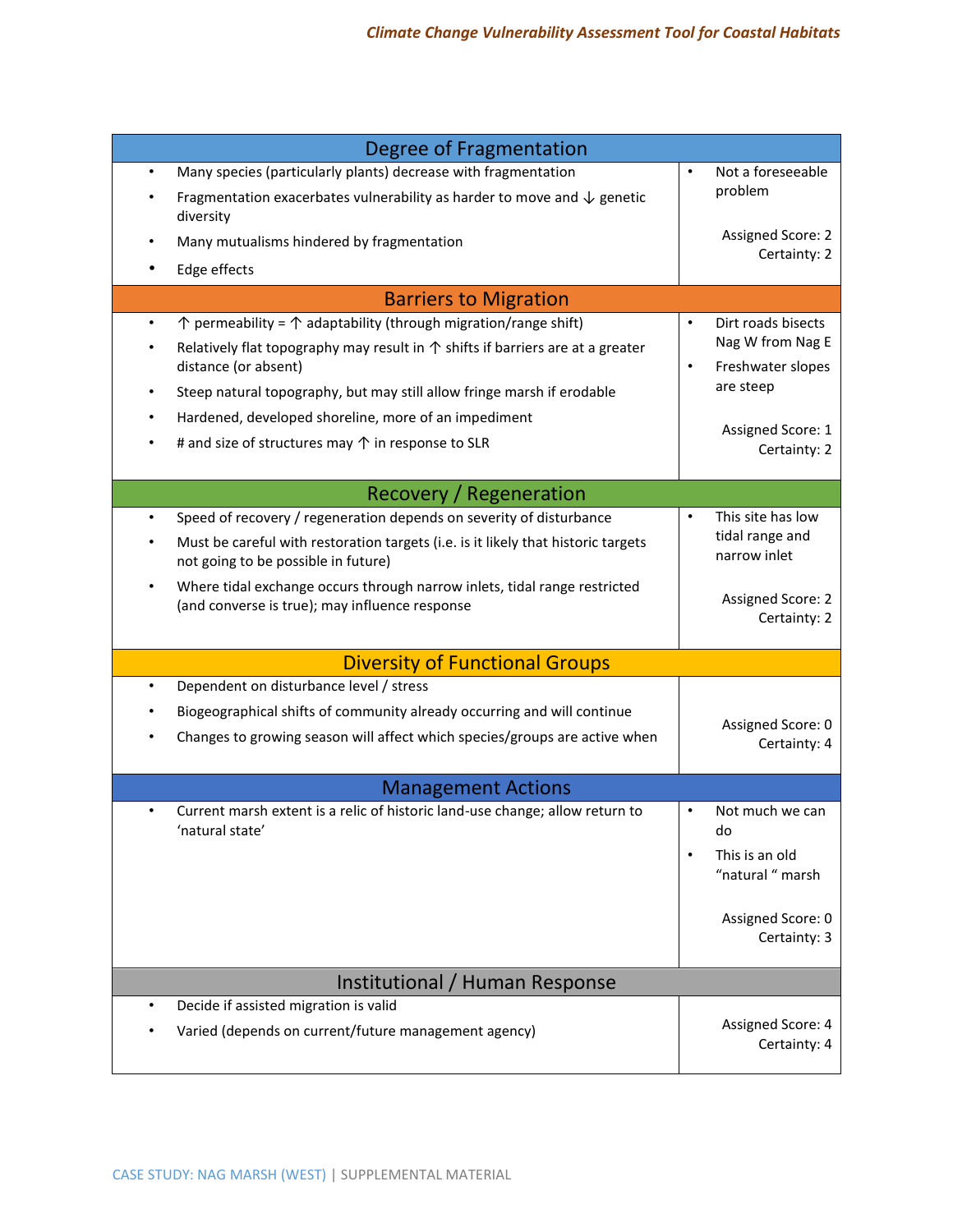#### **Research Needs**

Certainty scores reflect the source of information considered when assigning sensitivity-exposure and adaptive capacity scores and ranges from zero (0; no direct or anecdotal evidence) to four (4; strong evidence, high consensus). Across all assessed sites within the state, overall certainty tended to be moderately higher at individual sites where local data sources were available or active management was being planned or applied.

Certainty score assignment associated with specific stressors (or stressor interactions) that are assigned an average score of less than two across sites indicates a general lack of evidence or consensus regarding habitat response. In the table below, circles indicate stressor / stressor interactions that fall within that category. Closed circles (●) indicate specific instances in which Nag Marsh also received low scores for those stressors and open circles (○) indicate higher than average certainty scores since more information about this specific site is known. X's indicate instances where the available information related to Nag Marsh was considered lacking and therefore were assigned less than the average certainty score. Cells in the table marked with  $\bullet$  or X's generally suggest that more research is needed to better understand habitat response at Nag Marsh.

|                             | <b>Current</b><br><b>Condition</b> | CO <sub>2</sub> | Temp.                      | Precip.                            | <b>Sea Level</b>                    | <b>Extreme</b><br><b>Climate</b> |
|-----------------------------|------------------------------------|-----------------|----------------------------|------------------------------------|-------------------------------------|----------------------------------|
| <b>Direct Effects</b>       |                                    |                 |                            |                                    |                                     |                                  |
| Invasive<br>/Nuisance Sp.   |                                    |                 | X                          | X                                  |                                     | X                                |
| <b>Nutrients</b>            |                                    |                 |                            | O                                  | O                                   | O                                |
| Sedimentation               |                                    |                 |                            |                                    |                                     |                                  |
| <b>Erosion</b>              |                                    |                 |                            |                                    |                                     |                                  |
| Env.<br><b>Contaminants</b> |                                    |                 |                            |                                    |                                     | O                                |
|                             | <b>Habitat</b><br>Fragment.        | <b>Barriers</b> | <b>Recovery</b><br>/Regen. | <b>Functional</b><br><b>Groups</b> | <b>Management</b><br><b>Actions</b> | Inst./Human<br><b>Response</b>   |
| <b>Adaptive</b><br>Capacity |                                    |                 |                            |                                    |                                     |                                  |

#### **Process and Facilitation**

Numerous meetings were conducted over the course of a year to implement CCVATCH in the State of RI. The assessment team members varied somewhat, but a core group representing numerous state agencies (e.g. RI Coastal Resources Management Council, US Environmental Protection Agency, US Fish and Wildlife Service, Narragansett Bay National Estuarine Research Reserve, Audubon Society of RI, and Save The Bay) have consistently participated throughout the process. The process of applying CCVATCH in RI required the following general steps:

- Overview of tool & habitat selection
- Identification of experts, resources (e.g. published literature, available data sets, etc.) available
- Outreach to experts to solicit additional resource material
- Review of reference material & generation of resource document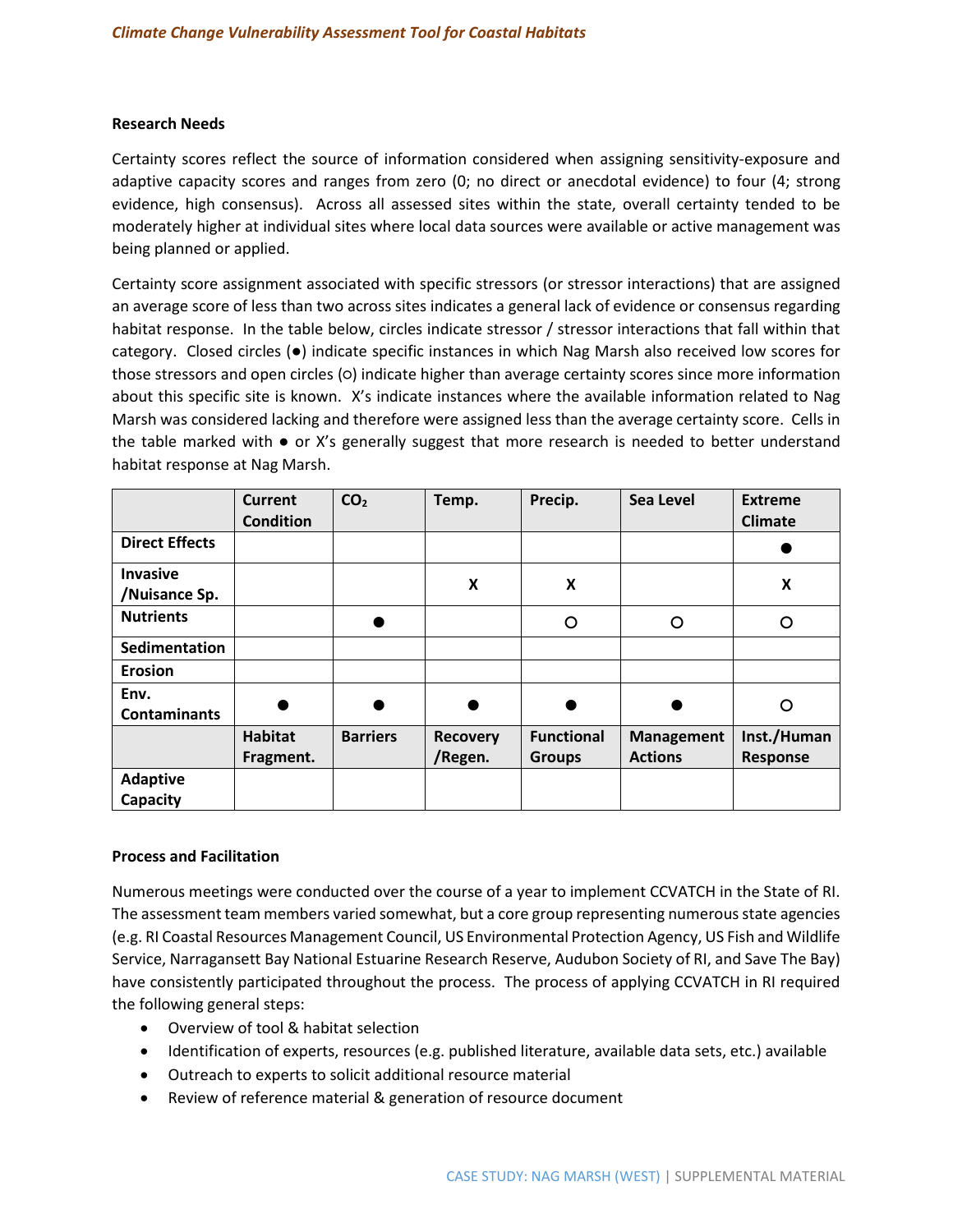- Create bulleted list from resource document to assist with scoring
- CCVATCH score assignment to selected sites

Team members were originally invited from a master list of attendees at a salt marsh conference recently held in the state. While this may have biased habitat selection toward salt marsh, specifically those marshes for which monitoring data were available, other habitats were identified as priorities for assessment such as tidal river/stream and submerged aquatic vegetation (SAV) for future efforts. Additional applications of CCVATCH to these habitats may take place in future, particularly if on-going efforts in other New England states develop resource documents that would aid in the process (*see* <http://graham.umich.edu/activity/32984> for a project overview).

## **Climate Forecast**

Temperatures in the Northeast increased by almost 2°F between 1895 and 2011 (0.16°F per decade) and precipitation increased more than 10%, approximately 5 inches (0.4 inches per decade; Horton et al, 2014). For the State of Rhode Island, a change in annual mean temperature of +3.6°F is expected by 2050 with comparable increases in annual precipitation levels, predominantly in the winter months (RCP8.5 scenario; Alder and Hostetler, 2013). Increased winter precipitation would mean more water available for runoff and evaporation. Rising temperatures would melt snow faster and earlier, likely increasing runoff and soil moisture in winter and early spring followed by reductions in soil moisture in the late summer and early fall, since warmer temperatures drive higher evaporation rates. The Northeast has experienced a greater recent increase in extreme precipitation than any other region in the United States, more than 70% increase in the amount of precipitation falling in very heavy events (defined as the heaviest 1% of all daily events) between 1958 and 2010 (Horton et al, 2014). Long-term rates of sea-level rise are 2.74 mm year-1 from 1930 to 2013 at the Newport, RI tide station; rates calculated from more current data over a shorter time scale suggest 4 mm year-1 increase in mean high water (MHW) from 1993 to 2014 (Boyd & Freedman, 2015). A two foot increase in sea level for 2050 and five foot increase by 2100 predicted using the NOAA High Rate sea level rise curve for this area has been adopted by the state to govern policy and management.

|        | Current         | Predicted |               | Current | Predicted       | Change in       | Change in     |                     |
|--------|-----------------|-----------|---------------|---------|-----------------|-----------------|---------------|---------------------|
|        | $(1950 - 2005)$ |           | 2025-2049     |         | $(1950 - 2005)$ | 2025-2049       | Evap. Deficit | <b>Runoff 2025-</b> |
|        | Temp (°C)       |           | $\Delta$ Temp |         | Precip          | $\Delta$ Precip | 2025-2049     | 2049                |
|        | (°C)            |           |               |         | (mm/day)        | (mm/day)        | (mm/mol)      | (mm/mol)            |
|        | min             | max       | min           | max     |                 |                 |               |                     |
| Winter | $-5.1$          | 4.5       | 2.2           | 1.8     | 3.3             | 0.4             | 0.0           | 22.7                |
| Spring | 8.0             | 19.0      | 1.8           | 1.8     | 3.0             | 0.2             | 0.7           | $-12.6$             |
| Summer | 14.7            | 25.3      | 2.1           | 2.2     | 3.0             | 0.2             | 7.1           | $-2.9$              |
| Fall   | 1.0             | 10.9      | 2.3           | 2.1     | 3.5             | 0.1             | 0.1           | $-0.5$              |
| Annual | 4.6             | 14.9      | 2.1           | 2.0     | 3.2             | 0.3             | 2.0           | 1.7                 |

\*Data from USGS National Climate Change Viewer (RCP8.5 scenario; Mean Model output available Jan. 2016)